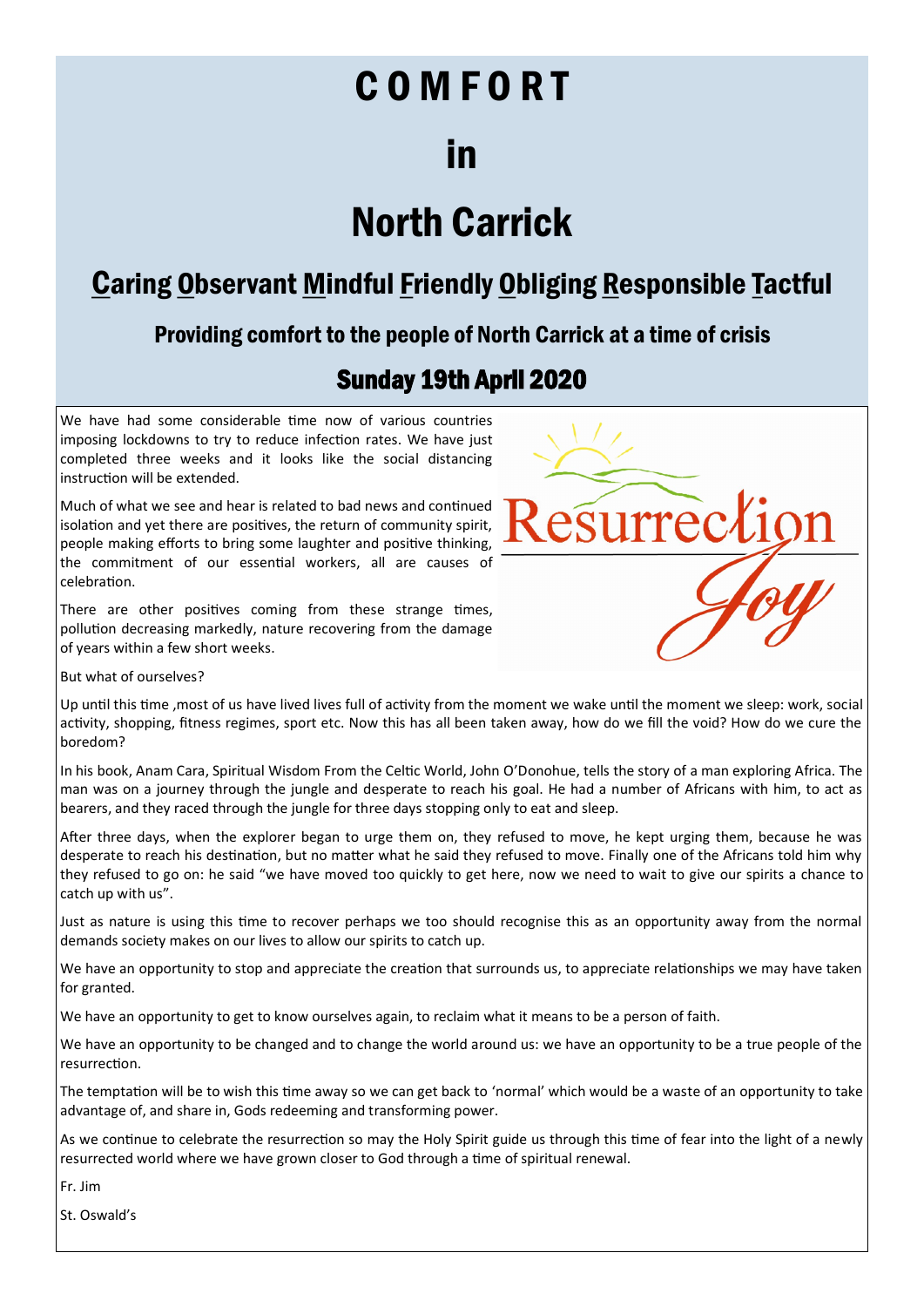#### **A message from Lynne Rankin, Session Clerk of Maybole Parish Church**

This Sunday if I had been in church and helping lead worship, I would have looked to the CoS website and scripture for inspiration. I did this and these prayers by Andrew Kimmitt, Probationer Minister at Kinnoull Parish Church, stood out for me. Glorious God of all, You are the giver of new life, You are the one to whom we owe each breath, You are the reason for our hope.

Send your enlivening spirit, be present with us as we come close to You, seeking Your light to see what has been revealed, seeking Your warmth to set hearts aglow with Your love seeking Your truth, that we might trust.

As we proclaim the Easter gospel, that in You is life, which conquers death, make us anew Your beloved children.

Merciful God, We confess that too often we have lived lives of those not worthy to be called Your children.

Though You are light, we have preferred to lurk in shadow, though You are truth, we have made idols of lies and falsehood, though You are love, we have been hard of heart.

Too often You show us the Way, and we have wandered far off course. We turn to You with repentant hearts and seek Your forgiveness.

We lay claim to your promise, and pray that You will transform us, re-make us, that we will live as Your children, and by word, thought and deed, we might lead lives worthy of subjects within Your kingdom of love, peace and mercy. Amen

As Easter passes under lockdown, I hope and pray that our great and wonderful God will fill your lives with hope and love, strength and courage and renew your spirits to serve Him and His people, however we can.

#### **EASTER DAY—from Rev Gerald Jones**

There are times in life when we have 'second thoughts' about one thing or another. Knowing when to pay attention to these is an important lesson to learn in life.

Our 'second thoughts' may include a reservation about a previous action, position, decision or judgment, or a change of mind about a deeply-held belief or conviction in the light of new evidence or personal reflection.



This was certainly the case with Thomas, disciple of Jesus. St. John's Gospel tells us that Thomas was not with the Twelve, when they came together in a room on the evening of that first Easter Day. For Thomas, the whole story of Jesus having been raised from the dead was too much to accept without critical enquiry and direct personal experience.

Eight days later, however, Thomas was with the Twelve when they met once more in that room. There and then, Jesus invited him to come forward and touch his wounded hands and side. During that week, Thomas had 'second thoughts' - doubting his doubts - and on seeing Jesus, his heart overflowed in love and devotion, exclaiming: 'My Lord and my God!'

Having 'second thoughts' can be regarded as a weakness, rather than a virtue. Rethinking a previously, and passionately held conviction, can cause offence, and invite ungracious comment. The English poet, William Shenstone, said with derision that 'second thoughts oftentimes are the very worst of all thoughts.'

Thomas shows us today how 'second thoughts' can be recognised as a blessing.

Through his own mental revision, he cast off doubts about the Resurrection, and came in person to acknowledge Jesus Christ as 'My Lord and my God!' There is no shame in having 'second thoughts.' J.M. Barrie, the Scottish novelist and playwright, who penned Peter Pan, said: 'I have often found that the man whose second thoughts are good is worth watching!'

Thomas proves the point: his 'second thoughts' were good, and make him worth watching. They transformed a sceptic into a servant of Christ, and he remains a tribute to the power of 'second thoughts' to this day.

Hugh Montefiore, a former Bishop of Birmingham, got it right when he wrote: 'There is nothing wrong in second thoughts: they may well be better than first thoughts. The search for truth is all important, and fresh insights, even if they may involve abandoning earlier positions, ought always to be welcomed'. Indeed, as an old saying goes:

'Blessed are those who have second thoughts; they shall not be disappointed.'

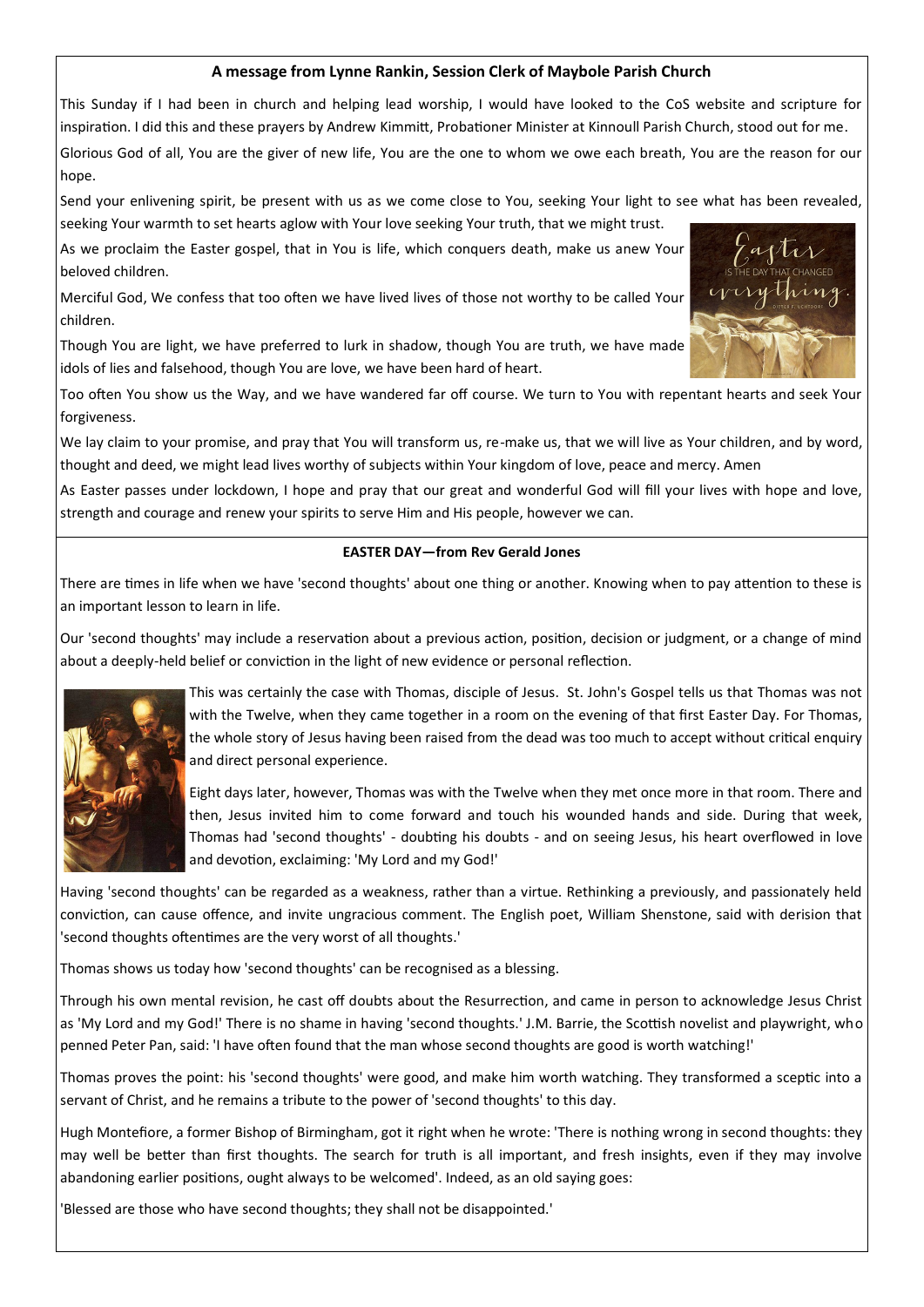#### **From Marguerite Hunter Blair, Chair of Our Lady and St Cuthbert's Parish Pastoral Council**

Divine Mercy Sunday is celebrated every year on the Octave of Easter. The message of The Divine Mercy is simple. It is that God loves us – all of us. And, He wants us to recognize that His forgiveness is greater than our sins, so that we will call upon Him with trust, receive His compassion, and let it flow through us to others.

These are difficult times. Many are enduring physical separation and isolation from loved ones and some are experiencing extreme loneliness. It is so important that we reach out with our compassion to neighbours and offer companionship, comfort and friendship. We can be sharing the latest lockdown meme, making a phone call, smiling and waving in a window, offering to pick up some essentials when doing our own shopping.

Others are confined for long periods with our families which can bring its own tensions and anxieties. A few years ago Pope Francis gently reminded us that the perfect family doesn't exist. What a relief! But the simple rules he suggested can go a long way to keeping everyone on friendly terms. "A healthy family life requires frequent use of three phrases: Please, Thank you, and I'm sorry, and never, never, never end the day without making peace."

Christ died for us so that we, in turn, might forgive and be reconciled with one another. In this way, as individuals and as families, we can know the truth of Saint Paul's words that, when all else passes away, "love never ends."

In your quiet place of prayer remember St Francis of Assisi's prayer: Make me a channel of Your peace; where there's despair in life, let me bring hope; and where there is sadness, joy.

In this first week of Easter, how do we ensure that the joy of Someone once said that really living the Christian life 24/7 is resurrection remains with us in our 24/7 living, especially in as hard as walking on water. Maybe these days it's even these trying times? As we listen to the news of the daily harder? Believing that God's grace is sufficient for us to statistics of death from the virus, we realise that the finality of overcome anything, living, even in self-isolation, with the joy death, with all its consequent sorrows, is still very much a fact and hope of Easter is the challenge we face today. Together, of life. As Christians, we have the reassurance in the as God's people in North Carrick, we can be part of the great resurrection of Jesus that physical death leads on to further community spirit being shown by all. Seen or unseen, known and more abundant life. Sadly, for many this is not so.

How then do we manifest this joy we claim to have? Perhaps this is an unprecedented opportunity for us, with the help of God's grace, to display the hope, love and joy of the resurrection in the circumstances of our daily lives. Walk the

#### We have to "walk the walk" not just "talk the talk". Paul Kivel

walk, not talk the



or not, God is definitely at work in our community in this pandemic, and even in our nation and wider world. It's up to us how we are seen, as people living the faith we profess. This season of Easter we have the chance to reflect to a still fearful and anxious community the joy that conquers fear. God is with us, waiting to make use of our hands and feet.

talk! Above and The story goes that in a terrible drought, a pastor called his beyond what is people to a service to pray for rain and only one little girl humanly possible, turned up with an umbrella! Let's get out the umbrellas!

*Ellen Hawkes*

God can work in us, through us and even as us!

Fr Ambrose, of Ampleforth Abbey, recently noted that we are all presented with a situation in which the values and beliefs that we talk so much about can be acted upon. There are vulnerable people that we affect beyond our local communities and parishes. In our day-to-day actions and decisions, it may be difficult to put the interests of a wider community at the forefront of our minds. In these numerous cross-roads that we face each day we are at risk of succumbing to the monotony of living responsibly during the pandemic. The Queen offered possibly the best advice in just her fifth address to the nation in her 68 year reign. She spoke of her hope that in years to come, "everyone will be able to take pride in how they responded to this challenge."

#### Will I be proud of this when the dust settles?

Whilst this is a much more philosophical approach than government orders, it offers a simple test for our everyday decisions: will I be proud of this when the dust settles? In keeping this thought with us, we have a duty to continue to reach out to each other and rise above the tedium of inactivity in the knowledge that our sacrifice at this time will save lives—and that is an approach to be proud of.

*Ronan Hunter Blair*